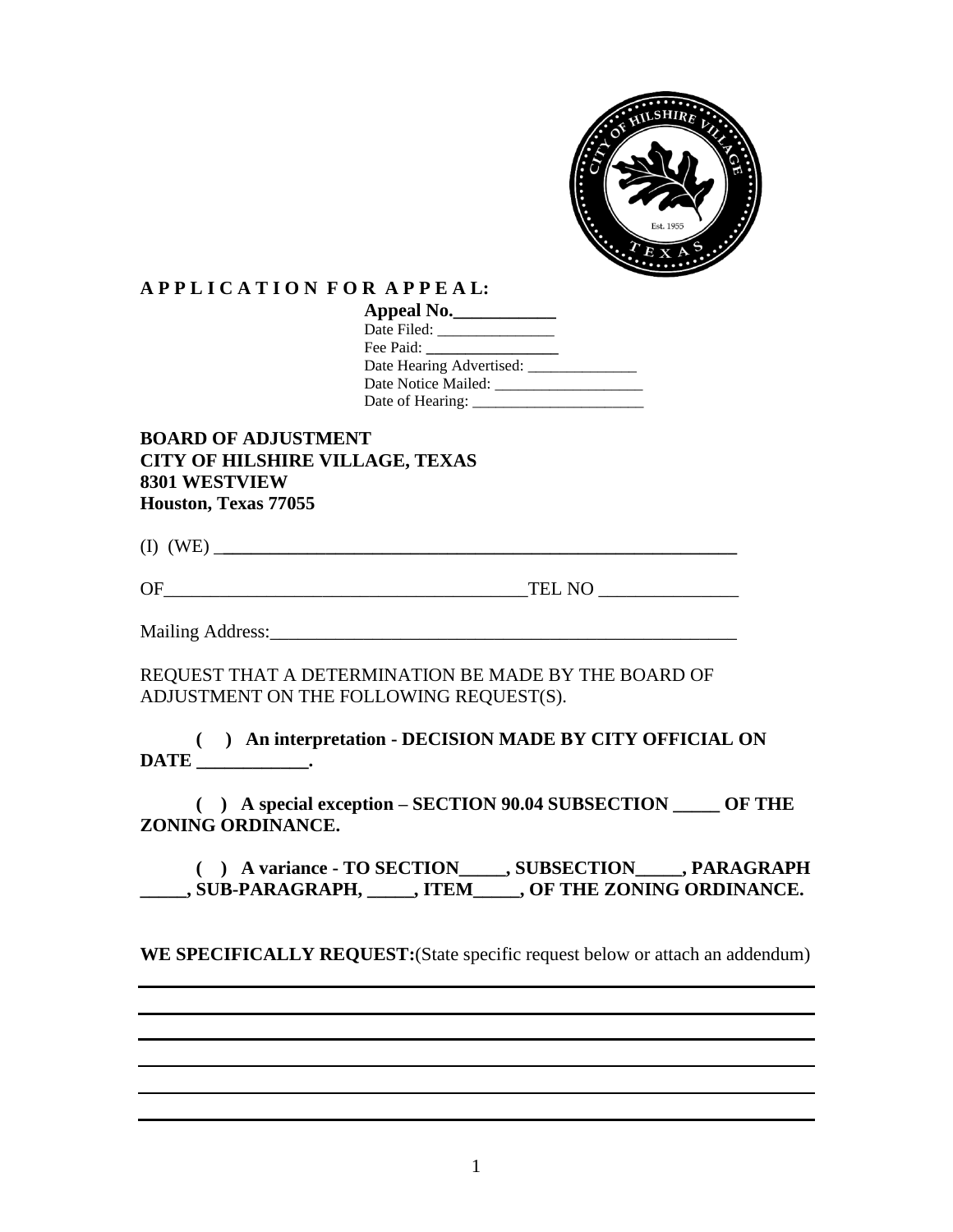## THE DESCRIPTION OF THE PROPERTY IN THIS APPEAL IS AS FOLLOWS:

Location:

**\_\_\_\_\_\_\_\_\_\_\_\_\_\_\_\_\_\_\_\_\_\_\_\_\_\_**

Zoning District (R-1) **(**R-2) (R-3) (R-4) (C-1) (C-2) (Circle Appropriate One)

Lot Size:\_\_\_\_\_\_\_\_\_\_\_\_\_\_\_\_\_ Present Use: **HOMESTEAD** 

Present Improvements upon Land: **\_\_\_\_\_\_\_\_\_\_\_\_\_\_\_\_\_\_\_\_\_\_\_\_\_\_\_\_\_\_\_** Proposed Use or Improvements:

## WHAT IS THE APPROXIMATE COST OF THE WORK INVOLVED (IF ANY)?

WHAT IS THE APPLICANT'S INTEREST IN THE PREMISES AFFECTED? **OWNER\_\_\_\_\_\_\_\_\_\_\_\_\_\_\_\_\_\_\_\_\_\_\_\_\_\_\_\_\_\_** (OWNER, AGENT, LESSEE, ETC.)

HAS ANY PREVIOUS APPLICATION FOR APPEAL BEEN FILED IN CONNECTION WITH THESE PREMISES?

Yes**\_\_\_\_\_\_\_\_\_\_\_** NO**\_\_\_\_\_\_\_\_\_\_\_\_\_\_\_\_\_\_\_\_**

*I (OR WE) BELIEVE THAT THE BOARD SHOULD APPROVE THIS REQUEST BECAUSE:* (State the grounds for appeal, or reasons both with respect to law and fact for granting the appeal or special exception or variance, and if hardship is claimed, state the specific hardship)

**\_\_\_\_\_\_\_\_\_\_\_\_\_\_\_\_\_\_\_\_\_\_\_\_\_\_\_\_\_\_\_\_\_\_\_\_\_\_\_\_\_\_\_\_\_\_\_\_\_\_\_\_\_\_\_\_\_\_\_\_\_\_\_\_\_\_\_\_\_\_\_\_ \_\_\_\_\_\_\_\_\_\_\_\_\_\_\_\_\_\_\_\_\_\_\_\_\_\_\_\_\_\_\_\_\_\_\_\_\_\_\_\_\_\_\_\_\_\_\_\_\_\_\_\_\_\_\_\_\_\_\_\_\_\_\_\_\_\_\_\_\_\_\_\_ \_\_\_\_\_\_\_\_\_\_\_\_\_\_\_\_\_\_\_\_\_\_\_\_\_\_\_\_\_\_\_\_\_\_\_\_\_\_\_\_\_\_\_\_\_\_\_\_\_\_\_\_\_\_\_\_\_\_\_\_\_\_\_\_\_\_\_\_\_\_\_\_ \_\_\_\_\_\_\_\_\_\_\_\_\_\_\_\_\_\_\_\_\_\_\_\_\_\_\_\_\_\_\_\_\_\_\_\_\_\_\_\_\_\_\_\_\_\_\_\_\_\_\_\_\_\_\_\_\_\_\_\_\_\_\_\_\_\_\_\_\_\_\_\_ \_\_\_\_\_\_\_\_\_\_\_\_\_\_\_\_\_\_\_\_\_\_\_\_\_\_\_\_\_\_\_\_\_\_\_\_\_\_\_\_\_\_\_\_\_\_\_\_\_\_\_\_\_\_\_\_\_\_\_\_\_\_\_\_\_\_\_\_\_\_\_\_ \_\_\_\_\_\_\_\_\_\_\_\_\_\_\_\_\_\_\_\_\_\_\_\_\_\_\_\_\_\_\_\_\_\_\_\_\_\_\_\_\_\_\_\_\_\_\_\_\_\_\_\_\_\_\_\_\_\_\_\_\_\_\_\_\_\_\_\_\_\_\_\_**